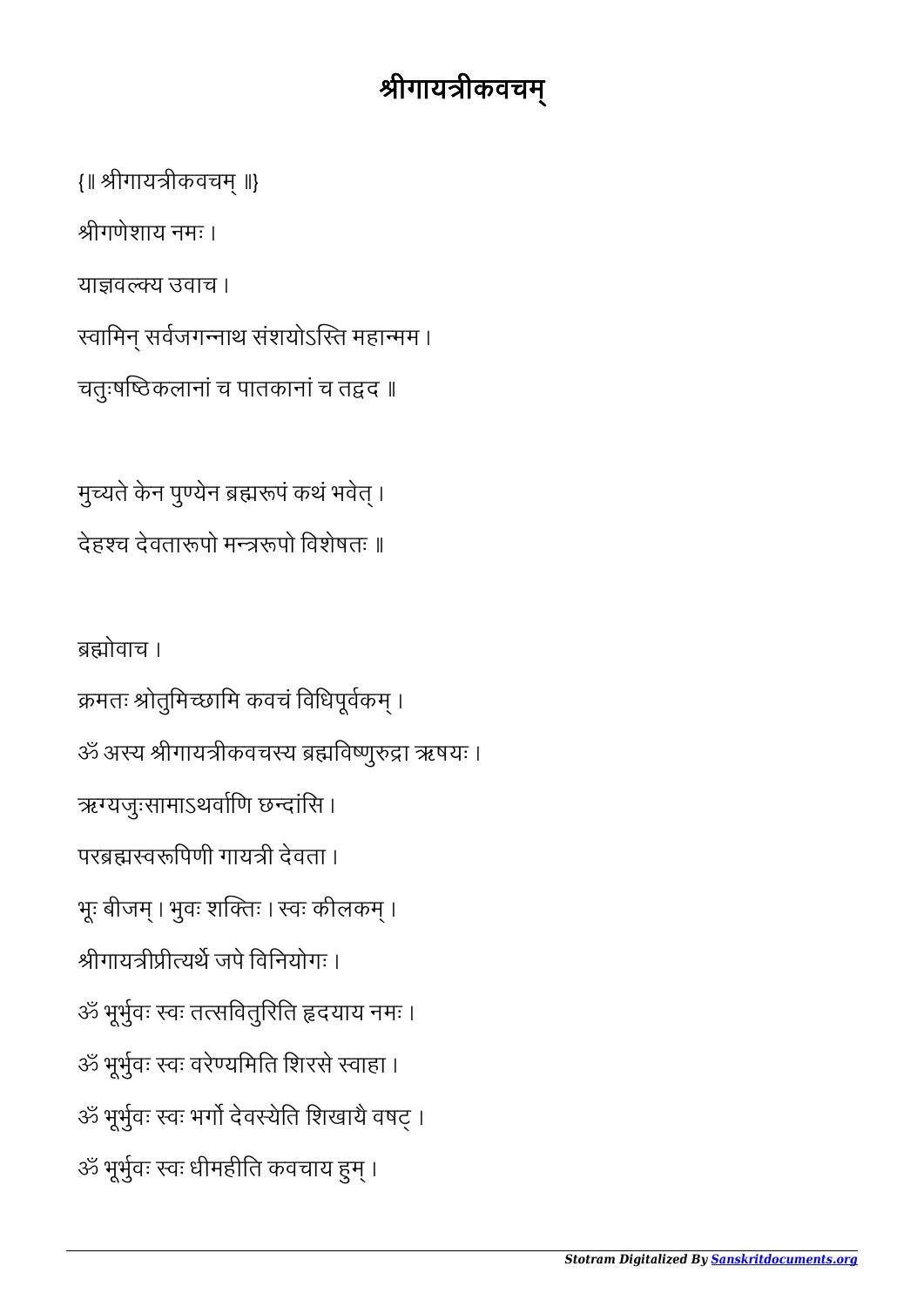ॐ भूर्भुवः स्वः धियो यो नः इति नेत्रत्रयाय वौषट् । ॐ भूर्भुवः स्वः प्रचोदयादिति अस्त्राय फट् । अथ ध्यानम। मुक्ताविद्रमहेमनीलधवलच्छायैर्मुखैस्त्रीक्षणै-र्युक्तामिन्दुनिबद्धरत्नमुकुटां तत्त्त्वार्थवर्णात्मिकाम् । गाय वरदाभयाकु शकशां शुं कपालं गुणं शंख, चक्रमथारविन्दुयुगलं हस्तैर्वहन्तीं भजे ॥

ॐ गायत्री पूर्वतः पातु सावित्री पातु दक्षिणे । ब्रह्मविद्या तु मे पश्चादुत्तरे मां सरस्वती ॥ १॥

पावकीं च दिशं रक्षेत्पावकोज्ज्वलशालिनी । यातुधानीं दिशं रक्षेद्यातुधानगणार्दिनी ॥ २॥

पावमानीं दिशं रक्षेत्पवमानविलासिनी । दिशं रौद्रीमवतु मे रुद्राणी रुद्ररूपिणी ॥ ३॥

ऊर्ध्वं ब्रह्माणी मे रक्षेदधस्ताद्वेष्णवी तथा । एवं दश िदशो रेसवतो भुवनेवरी ॥ ४॥

तत्पदं पातु मे पादौ जंघे मे सवितुः पदम् । वरेण्यं कटिदेशं तु नाभिं भर्गस्तथैव च ॥ ५॥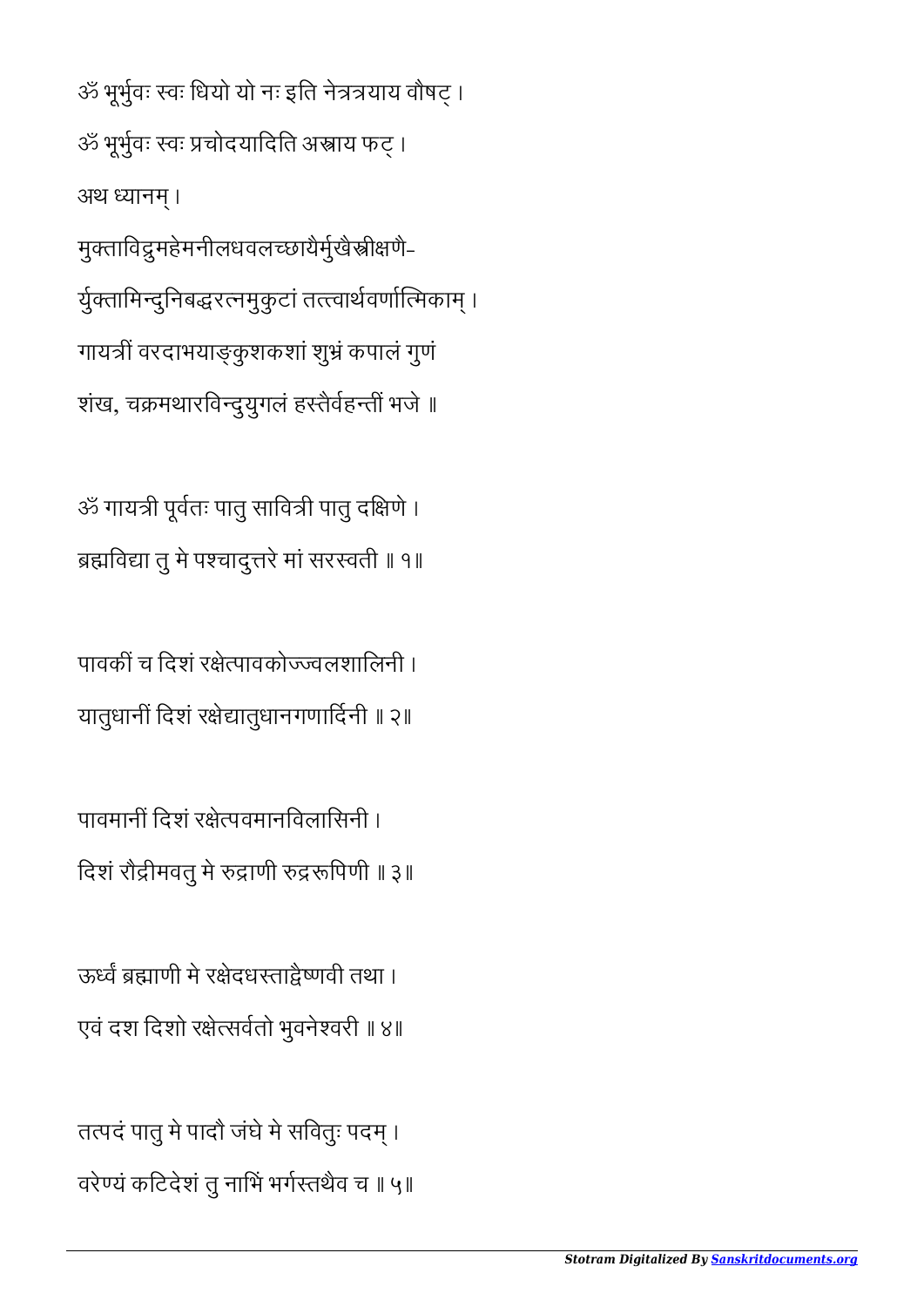दकारो गुल्फदेशं तु यात्कारः पादयुग्मकम् ।

गुह्यं रक्षतु योकार ऊरु मे नः पदाक्षरम् । कारो जानुनी रेचोकारो जंघदेशयोः ॥ १२॥

मकारो हृदयं रक्षेद्धिकारो जठरं तथा। धिकारो नाभिदेशं तु योकारस्तु कटिद्वयम् ॥ ११॥

देकारः कठदेशे च वकारः कधदेशयोः । यकारो दिणं हतं धीकारो वामहतके ॥ १०॥

िणकारवधरोठे च यंकारवधरोठके । आयमये भकारतु गकारचबुके तथा ॥ ९॥

चक्षुषी मे विकारस्तु श्रोत्रं रक्षेत्तु कारकः । नासापुटे वकारो मे रेकारतु कपोलयोः ॥ ८॥

ललाटे नः पदं पातु मूर्द्धानं मे प्रचोदयात् । तद्वर्णः पातु मूर्द्धानं सकारः पातु भालकम् ॥ ७॥

देवय मे तु दयं धीमहीित गलं तथा । िधयो मे पातु िजवायां यः पदं पातु लोचने ॥ ६॥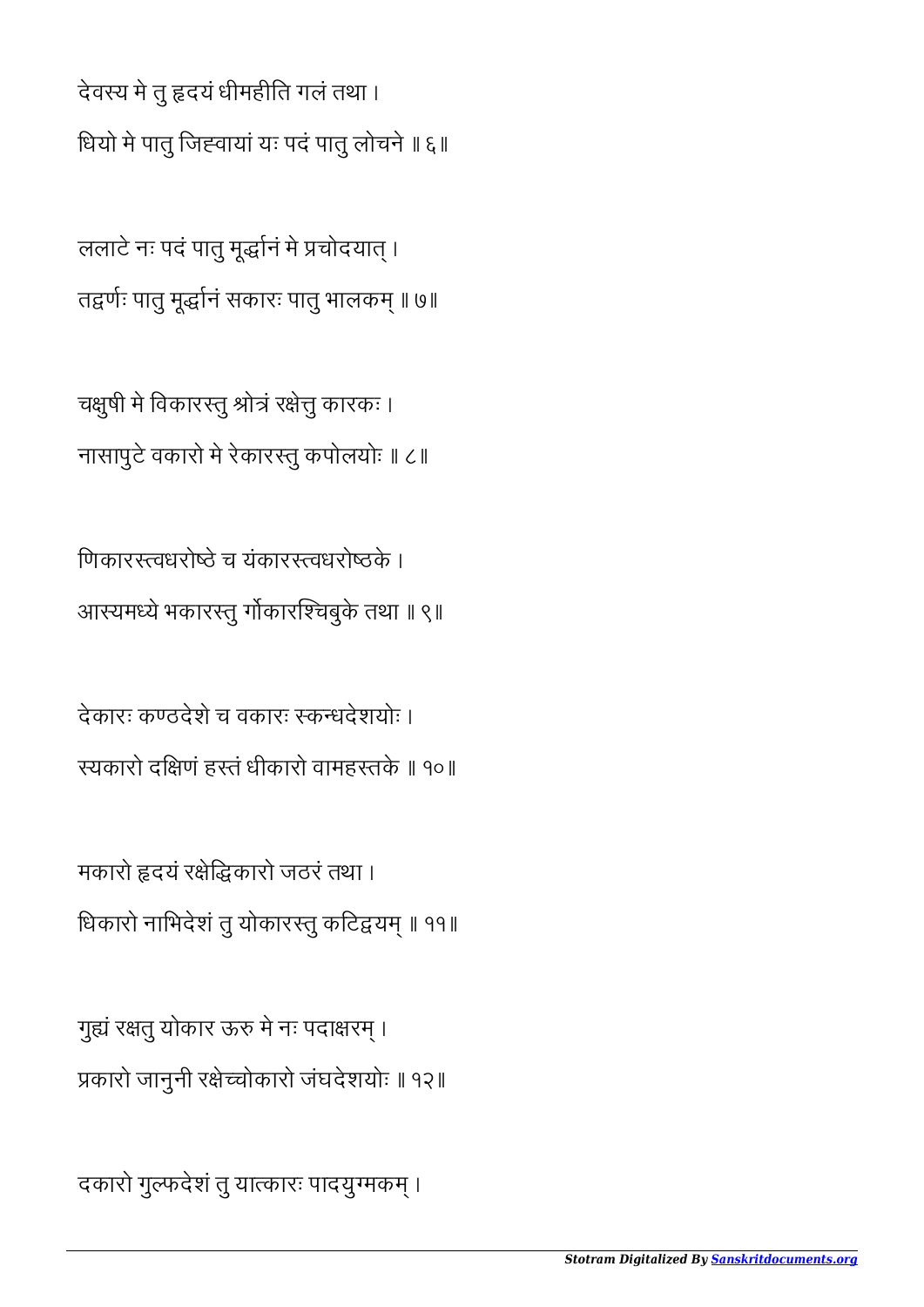जातवेदेति गायत्री त्र्यम्बकेति दशाक्षरा ॥ १३॥

सवतः सवदा पातु आपोयोतीित षोडशी । इदं तु कवचं दिव्यं बाधाशतविनाशकम् ॥ १४॥

चतुःषष्ठिकलाविद्यासकलैश्वर्यसिद्धिदम् । जपारम्भे च हृदयं जपान्ते कवचं पठेत् ॥ १५॥

स्रीगोब्राह्मणमित्रादिद्रोहाद्यखिलपातकैः । मुच्यते सर्वपापेभ्यः परं ब्रह्माधिगच्छति ॥ १६॥

॥ इति श्रीमद्वसिष्ठसंहितायां गायत्रीकवचं सम्पूर्णम् ॥

Proofread by Ravin Bhalekar ravibhalekar@hotmail.com

Please send corrections to sanskrit@cheerful.com

Last updated **doday** 

http://sanskritdocuments.org

Gayatri Kavacham Lyrics in Devanagari PDF % File name : gaayatriikavach.itx % Category : kavacha % Location : doc\\_devii % Author : Traditional % Language : Sanskrit